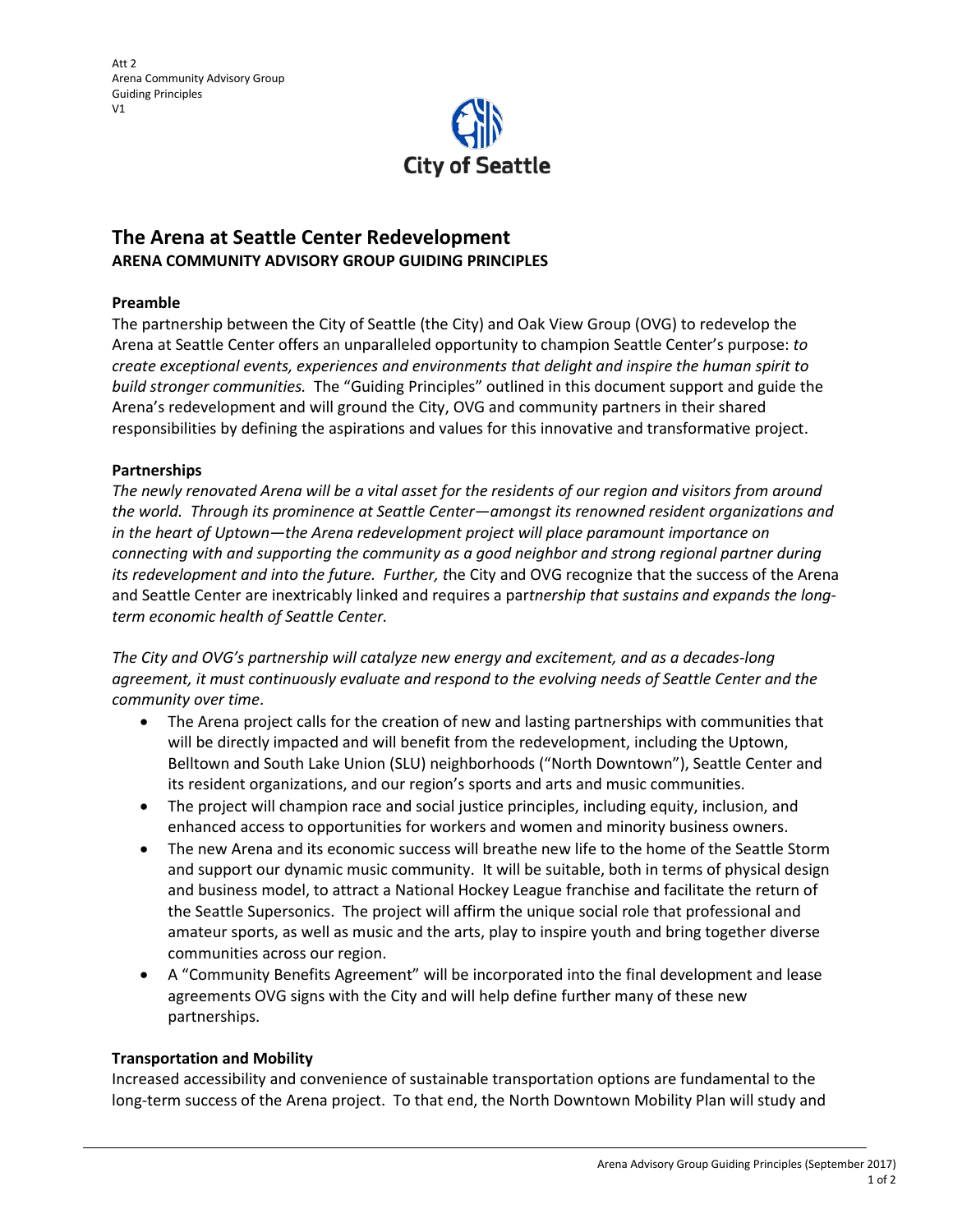

support multimodal transportation (including pedestrian, freight and transit), access, and mobility through the Uptown, Belltown, and SLU neighborhoods. The multimodal plan will identify strategic and innovative mobility improvements by building on community plans and vision documents, aligning improvements with current planning efforts associated with the Arena and the City's One Center City long-range transportation plan and public realm plan, and prioritizing improvements for funding and implementation.

The goals of the mobility plan are to:

- align mobility improvement implementation with community priorities and vision;
- increase connectivity between North Downtown and adjacent neighborhoods; and
- increase accessibility and convenience of sustainable transportation options for people walking, biking, and taking transit to support growth and accommodate Seattle Center events, while reducing automobile trips.

## **Urban Design and Neighborhoods**

*The physical transformation of the Arena and the public open spaces surrounding the venue will accelerate the creation of an aspirational design for the entire Seattle Center campus. A primary goal of the project will be to* integrate the Arena with the Seattle Center and the adjacent neighborhoods and encourage residents and visitors to move seamlessly to and through the campus. The space should be accessible and welcoming, with strong urban design elements that reflect the inclusiveness which will be key to the Arena's success.

- The redevelopment should fit within the existing neighborhood and recognize the priorities outlined by the Seattle Center Master Plan, Seattle Design Guidelines, Uptown Urban Design Framework, the SLU Urban Design Framework and current and future Belltown vision documents.
- It will work closely with the neighborhoods on external design elements with specific goals to activate streets that interface between Seattle Center and the neighborhoods and to improve the physical and visual connections between the neighborhood and Seattle Center so residents and visitors can easily enjoy the campus and support amenities and businesses within the neighborhood.
- The Arena will also support efforts to enhance the connections to the Seattle Center and nearby neighborhoods. Lake2Bay, which would link SLU, Seattle Center, Uptown, Belltown and the waterfront, is such an opportunity and can be a model project to dramatically improve access to cultural and retail amenities around Seattle Center.

### **Arts and Culture**

*The long-term cultural and economic health of the redeveloped Arena and the North Downtown neighborhoods are tied together. As a major venue, the new Arena will strengthen the existing vibrancy of the Uptown, Belltown, and SLU neighborhoods by promoting a dynamic mix of new arts and culture investments and programming that welcomes broad and diverse audiences*.